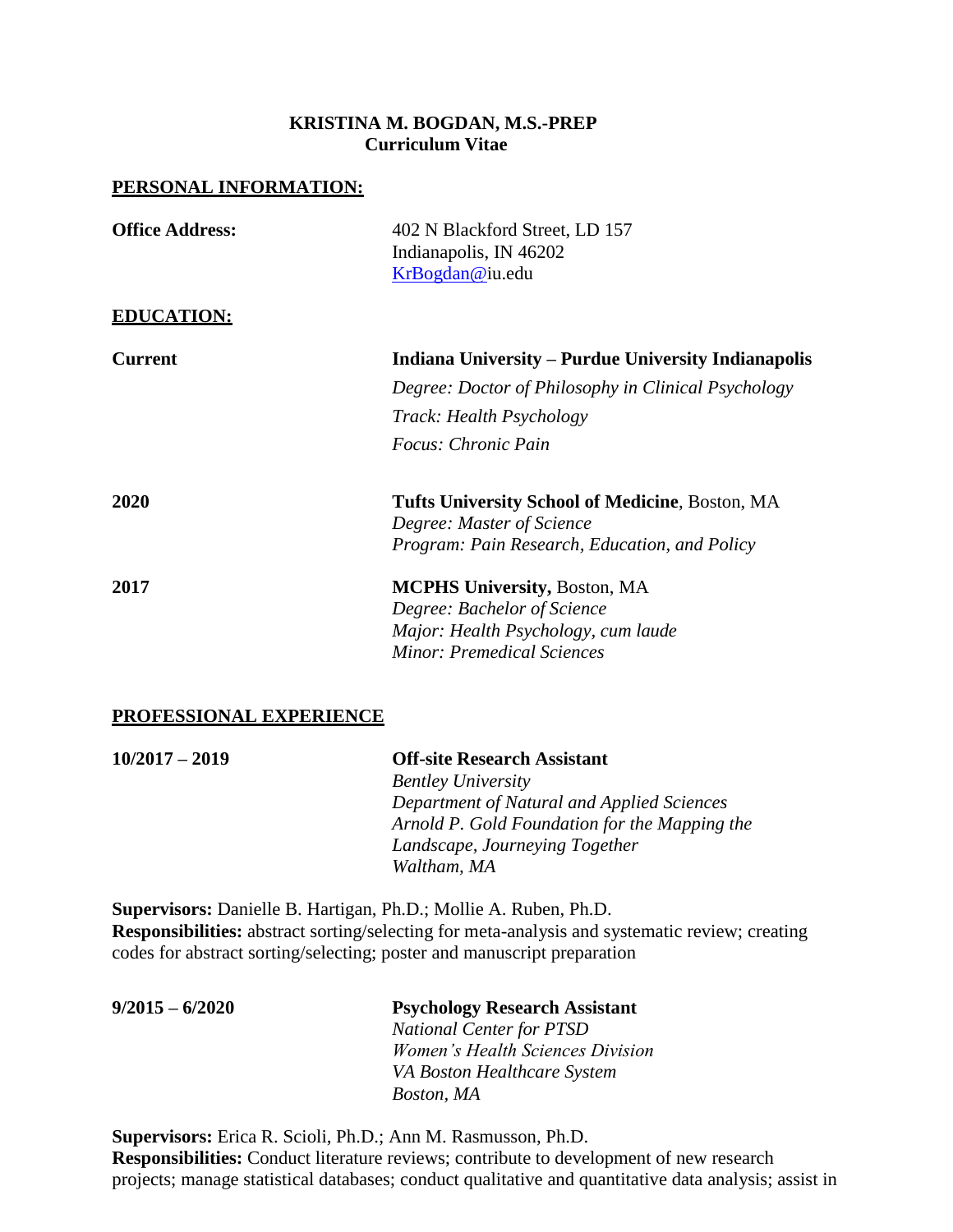preparing grants, manuscripts, and poster presentations; recruit/screen study participants; obtain informed consent; administer questionnaires to study participants; protocol writing/editing; maintain IRB documentation; handle/process biological specimens; conduct study testing session; administer cold pressor tests; administer 10-lead resting EKGs; conduct motivational interviewing intervention calls; confirm ICD-10 pain diagnoses and ACR criteria fibromyalgia diagnoses for study eligibility

| $4/2014 - 5/2016$ | <b>Research Assistant</b>                       |
|-------------------|-------------------------------------------------|
|                   | Northeastern University                         |
|                   | Department of Psychology                        |
|                   | Interdisciplinary Affective Sciences Laboratory |
|                   | Boston, MA                                      |

**Supervisor:** Erika H. Siegel, Ph.D.; Jolie B. Wormwood, Ph.D. **Responsibilities:** Consenting participants; setting up/running/troubleshooting physio equipment/software (fEMG, HRV, ECG, RR, EDA, IMP); calibrating mirrored stereoscope; conducting eye dominance tests; administering computerized tasks (MatLab); administering math challenge tests; qualitative and quantitative data entry; scoring/cleaning physio data (HRV, fEMG)

#### **VOLUNTEER EXPERIENCE:**

**4/2019 Boston Marathon Volunteer**  *123rd Annual Boston Marathon Hydration Station 11 – Mile 11.2 Boston, MA*

**Responsibilities:** Provide refreshments and assistance to marathon runners and assist medical staff as needed in case of emergencies.

**6/2019 Facilitator** *PTSD Awareness Day VA Boston Healthcare System Boston, MA*

**Responsibilities:** Disseminate PTSD-related informational brochures and resource guides to hospital patients, staff, and visitors

**6/2019 Assistant** *Psychology Education Day VA Boston Healthcare System Boston, MA*

**Responsibilities:** Check in guests, provide information on obtaining CEU's, provide schedule information for lectures and directions for break-out session locations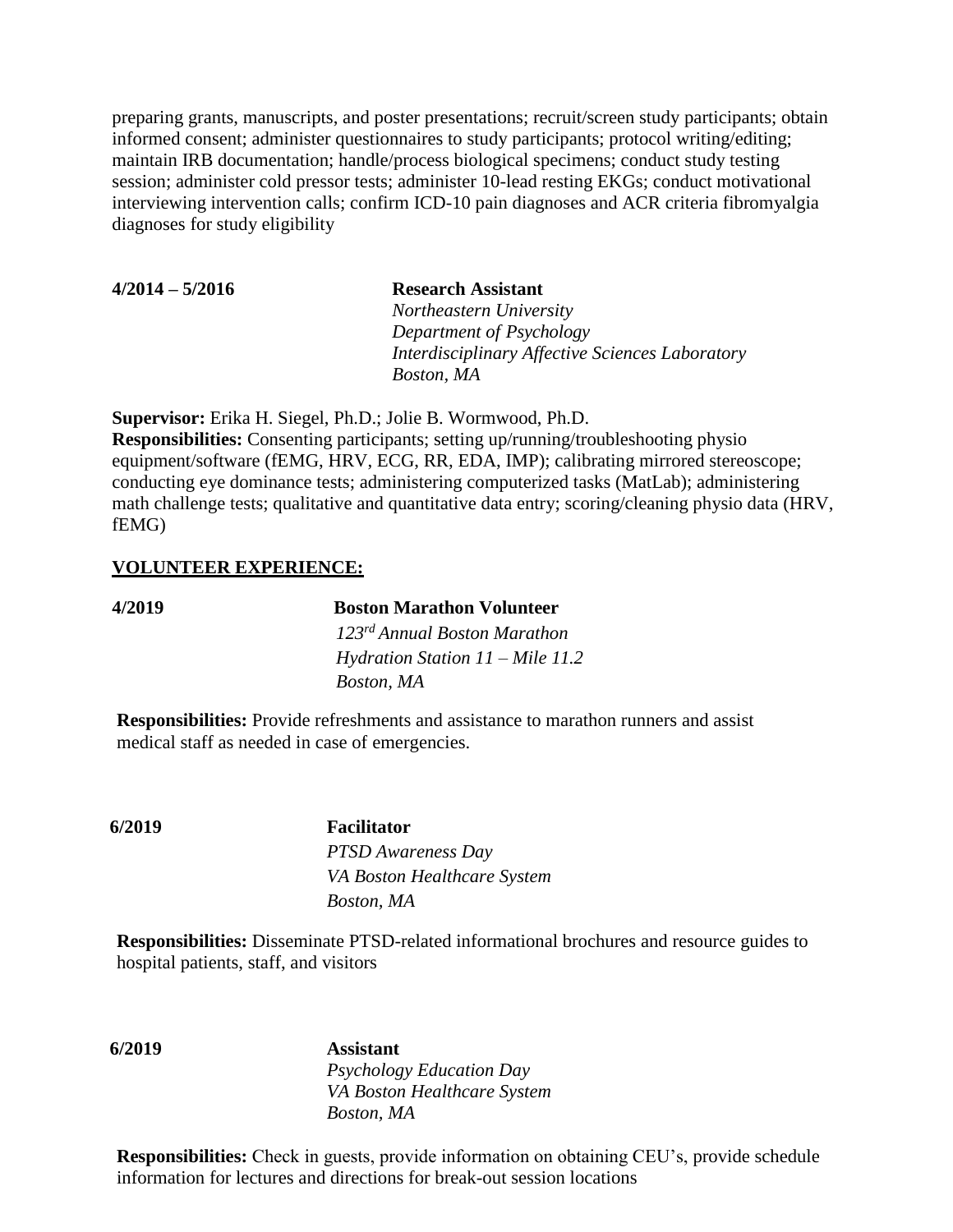# **SKILLS AND CERTIFICATIONS:**

| <b>Computer Skills</b> | Proficient in Microsoft Office (Word, Excel, PowerPoint,<br>Teams), SPSS statistical software, EndNote, Adobe<br>(Acrobat and Photoshop), Qualtrics, PC literate<br>Familiar with MindWare, BioLab, and MatLab |
|------------------------|----------------------------------------------------------------------------------------------------------------------------------------------------------------------------------------------------------------|
| <b>Training</b>        | BHS-How to Use NARCAN (naloxone HCl) Nasal Spray                                                                                                                                                               |
|                        | National Institute of Health "Protecting Human Research"<br>Participants"                                                                                                                                      |
|                        | HeartCode Basic Life Support – CPR Certified                                                                                                                                                                   |

# **PROFESSIONAL MEMBERSHIPS:**

| $2020$ – Present | US Association for the Study of Pain            |
|------------------|-------------------------------------------------|
| $2018 -$ Present | International Association for the Study of Pain |
| $2016$ – Present | American Psychological Association: Division 38 |

# **MANUSCRIPT REVIEWS:**

| <b>First Year Reviewed</b> | Journal                                |
|----------------------------|----------------------------------------|
| 2020-                      | Journal of Interpersonal Violence      |
| 2019-                      | Journal of Clinical Psychopharmacology |
| 2019-                      | The Journal of Pain                    |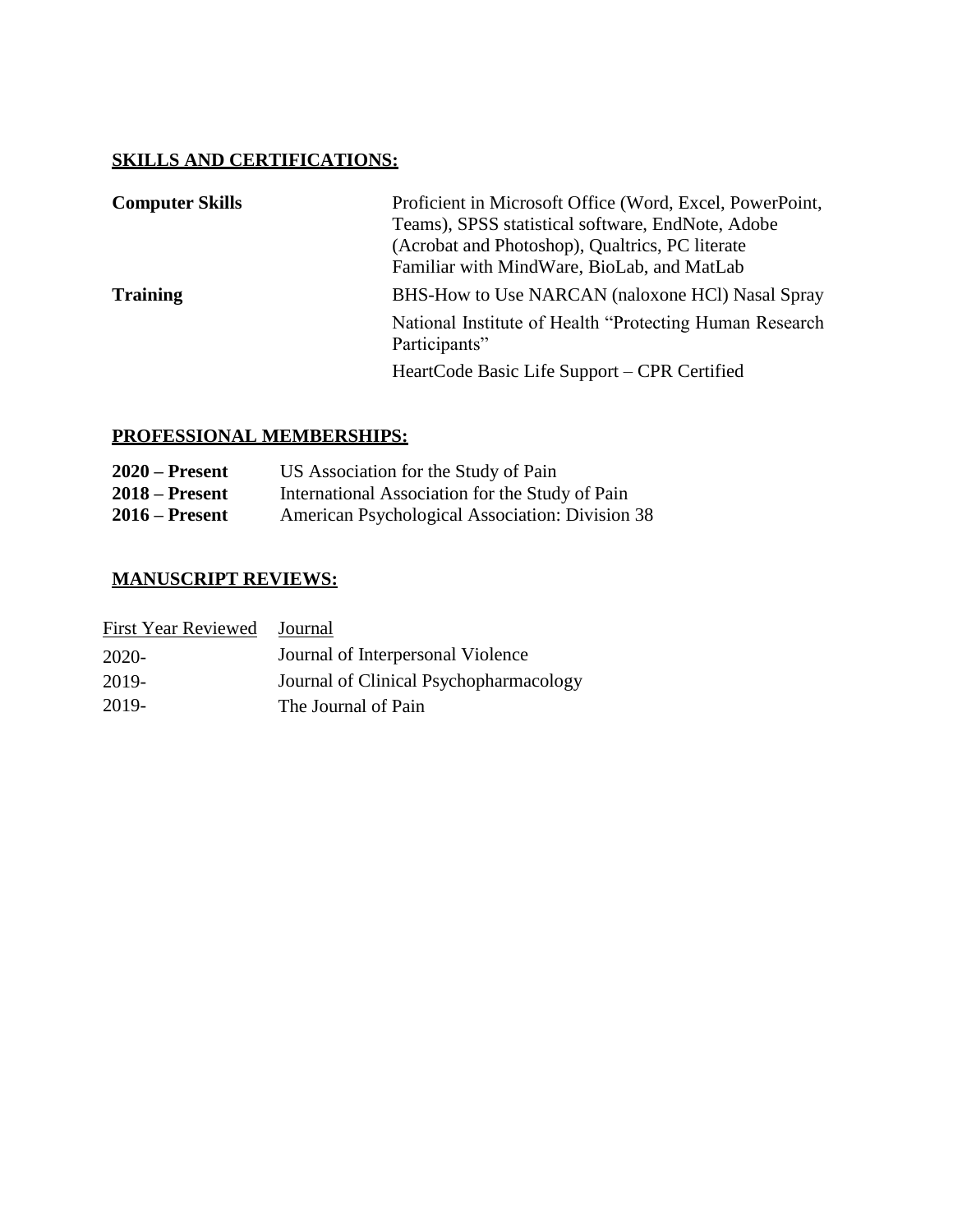## **AWARDS AND HONORS:**

| 2020             | Saltonstall Award for Excellence                                          |
|------------------|---------------------------------------------------------------------------|
| 2020             | University Fellowship (Indiana University-Purdue University Indianapolis) |
| 2019             | Patricia F. Osgood Scholarship Recipient                                  |
| 2017             | Cum laude                                                                 |
| $2014 - 2017$    | Dean's List (MCPHS University)                                            |
| $2014 -$ Present | Phi Kappa Phi Honor Society                                               |

## **COMPLETED RESEARCH:**

**8/2017 – 5/2018 Project Title:** Health Science Student Attitudes toward Chronic Pain and Patient-Centered Care; **PI:** Mollie A. Ruben, PhD; **Role:** Co-PI; **Funding:** Unfunded **Status:** data collection complete, currently preparing manuscript

## **MENTORING:**

- **9/2019 – 6/2020 Sofia Angelini** MCPHS University, Bachelor of Sciences in Health Psychology (2020). Sofia is an intern who assists the research technician (K. Bogdan) at the National Center for PTSD/Women's Health Sciences Division at the VA Hospital in Boston.
- **9/2017 – 5/2019 Ashley Yuen -** MCPHS University, Bachelor of Sciences in Premedical Sciences (2019). Ashley was a research assistant for Health Science Student Attitudes toward Chronic Pain and Patient-CenteredCare (see Active Research above) and was an intern who assists the research technician (K. Bogdan) at the National Center for PTSD/Women's Health Sciences Division at the VA Hospital in Boston.

## **PEER-REVIEWED PUBLICATIONS:**

- *1.* **Bogdan, K. M.** & Ruben, M. A. (in prep). *Healthcare student knowledgeand attitudes toward chronic pain patients and patient-centered care.*
- *2.* Scioli, E. R., Smith, B. N., Whitworth, J., Spire, A., Esterman, M., Dutra, S., **Bogdan, K. M.**, Eld, A., Rasmusson, A. R. (2020). Moderated mediation for exercise maintenance in pain and PTSD: A randomized trial. *Health Psychology, 39*(9), 826.
- 3. Gerber, M. R., **Bogdan, K. M**., Haskell, S. G., & Scioli-Salter, E. R. (2018). Experience of childhood abuse and military sexual trauma among women veterans with fibromyalgia. *Journal of General Internal Medicine, 33*(12), 2030-2031.

## **PRESENTATIONS:**

- 1. **Bogdan, K. M.** (March, 2021). *QS to a T: Chapter 1 of a Neurobiological Pain Series* presented during an IUPUI Pain Lab meeting. Indianapolis, IN.
- 2. Scioli, E. R., Whitworth, J., Esterman, M., Dutra, S., **Bogdan, K. M.**, Eld, A., & Rasmusson, A. R. (April, 2020). "Neurobiological mediators of self-regulatory and reward-based motivational predictors of exercise maintenance in chronic pain and ptsd: An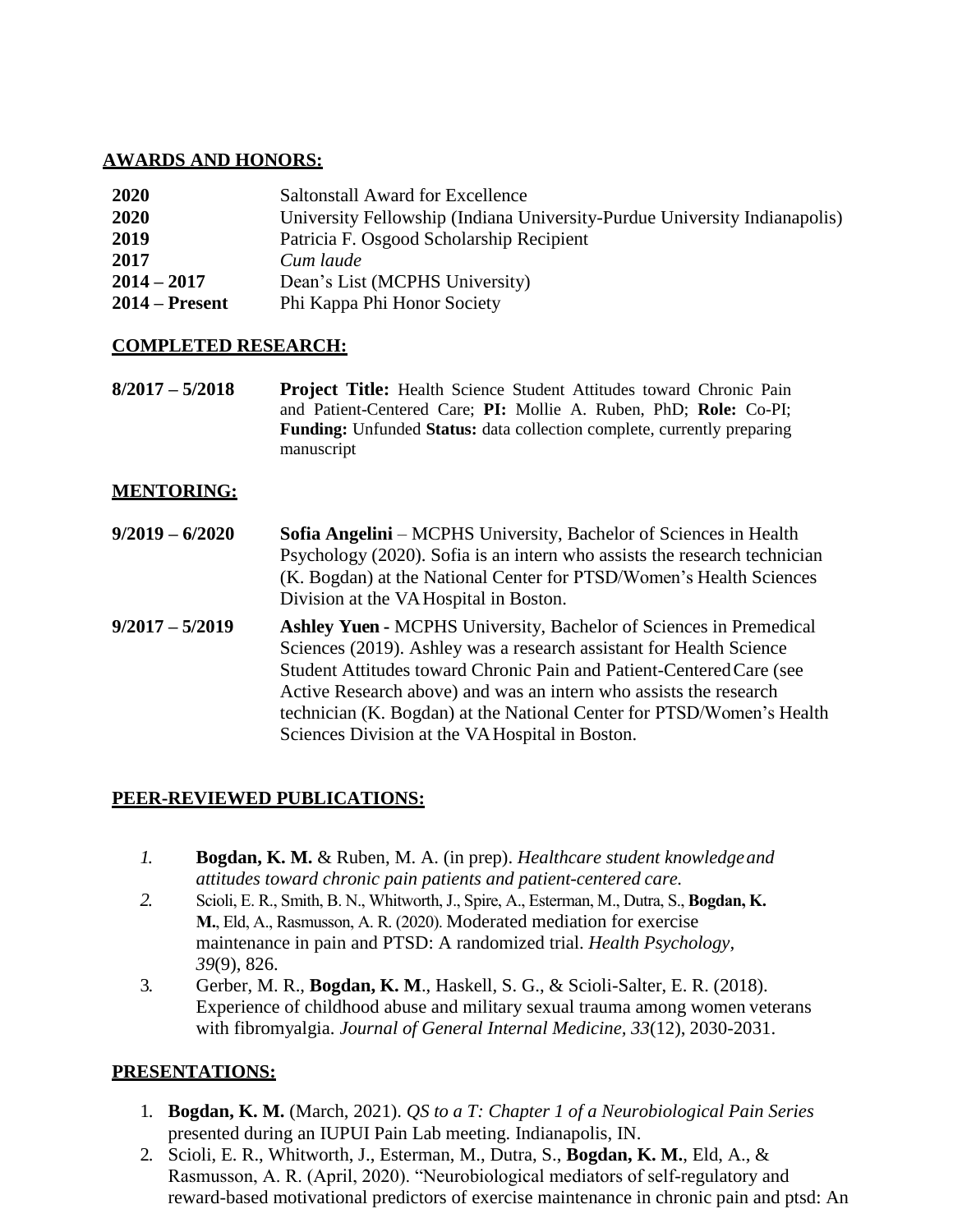exploratory pilot study" symposium in *Designing Research to Test Mechanisms Underlying Behavior Change: The NIH Science of Behavior Change Initiative* to be presented at the Society for Behavioral Medicine in San Francisco, CA, however was cancelled due to the COVID-19 crisis.

- *3.* **Bogdan, K. M.**, Scioli E. R., & Gerber M. R. (May, 2019). *A preliminary qualitative analysis of fibromyalgia care in the VA Boston Healthcare System through narratives of women Veterans.* Poster presented at VA Boston Research Week. West Roxbury, MA.
- *4.* **Bogdan K. M.**, Monach, P., Gerber, M. R., & Scioli, E. R. (May, 2019). *Preliminary development of a semi-structured interview to understand VA treatment barriers for clinicians treating women veterans with fibromyalgia: A qualitative pilot study.* Poster presented at VA Boston Research Week. West Roxbury, MA.
- 5. **Bogdan, K. M.**, Gerber M., & Scioli, E. R. (May, 2019). *A preliminary qualitative analysis of fibromyalgia care in VA through narratives of women veterans.* Poster presented at Society of General Internal Medicine annual meeting.Washington, D.C.
- 6. **Bogdan, K. M.**, Monach, P., Gerber, M., & Scioli, E. R. (April, 2019). *Development of a semi-structured interview to understand VA treatment barriers for clinicians treating women veterans with fibromyalgia: A qualitative pilot study.* Poster presented at the American Pain Society annual meeting. Milwaukee, WI.
- 7. Scioli-Salter, E. R., **Bogdan, K.**, Ayvazian, L., Bair, M, Hauger, R., Pinna, G., & Rasmusson, A. M. (April, 2019). *Neuropeptide Y and ALLO: Potential neurobiological mediators of exercise benefits for pain sensitivity in chronic pain and PTSD:Preliminary CDA2 findings.* Poster presented at the American Pain Society annual meeting. Milwaukee, WI.
- 8. **Bogdan, K.M.**, Yuen, A., Ruben, M.A. (September, 2018). *Healthcare student attitudes and knowledges toward chronic pain and patient-centered care: An ongoing observational comparative study.* Poster presented at the International Association forthe Study of Pain (IASP) 17<sup>th</sup> World Congress. Boston, MA.
- 9. Blanch-Hartigan, D., Ruben, M.A., **Bogdan, K.**, Waisel, D.B., Blum, R.H., Meyer, E.C., Hall, J., Curtin, L. (May, 2018). *Advancing humanism in anesthesiology: A meta-analysis and systematic review.* Poster presentation at the Mapping the Landscape, Journeying Together 2018 Symposium, Arnold P. Gold Foundation Research Institute, Chicago, IL.
- 10. **Bogdan, K.M.**, Smith, B.N., Bair, M.J., Gerber, M., & Scioli-Salter, E.R. (May, 2018). *Self-efficacy for adoption and maintenance of exercise among fibromyalgia patients: A pilot study.* Poster presentation at VA Boston Research Week. West Roxbury, MA.
- 11. Scioli-Salter, E.R., Bair, M., Hauger, R., **Bogdan, K.M.**, Rasmusson, A.M. (April, 2018). *Neuropeptide Y as a potential neurobiological mediator of exercise benefits for pain sensitivity in patients with chronic pain and PTSD.* Poster presentation at the 34<sup>th</sup> annual American Academy of Pain Medicine (AAPM). Vancouver, BC,Canada.
- 12. **Bogdan, K.M.**, Smith, B.N., Bair, M.J., Gerber, M., & Scioli-Salter, E.R. (April, 2018). *Self-efficacy for Adoption and Maintenance of Exercise among Fibromyalgia Patients: A Pilot Study.* Poster presentation at the 34<sup>th</sup> annual American Academy of Pain Medicine (AAPM). Vancouver, BC, Canada.
- 13. Galadari, A., **Bogdan, K.**, Senft, J., Wormwood, J., Barrett, L., & Quigley, K. (November, 2015). *Boston tragedy or Boston strong: How affective priming after mass violence influences threat perception in a community.* Poster presentation for IASLab at Northeastern University. Boston, MA.
- 14. Levitsky, K., **Bogdan, K.**, Burkins, B., Guitroz, T., Smith, B., Sears, L., Kopec, J., Wormwood, J.B., Siegel, E.H., Quigley, K., & Barrett, L.F. (Spring, 2015). *Hiding in plain sight: Unseen emotional images influence trait ratings and physiology.* Poster presentation for Research, Innovation and Scholarship Expo (RISE) at Northeastern University. Boston, MA.